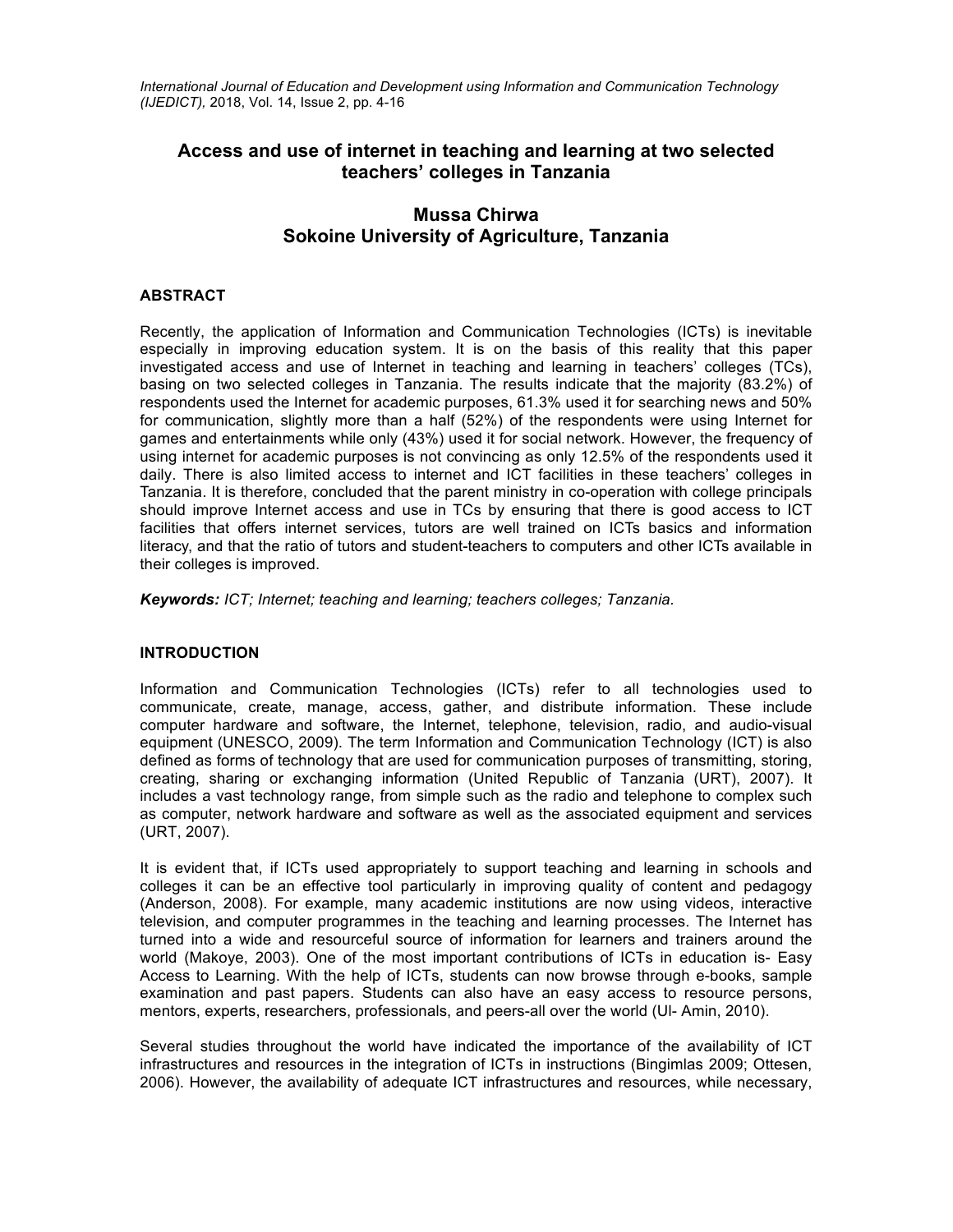is not in itself a sufficient condition for effective use of ICT in education (Ten Brummelhuis and Kuiper, 2008). However high the quality of such ICT resources might be within an institution, this may still not necessarily guarantee accessibility to ICT resources for both teachers and students (Balanskat *et al*., 2006). On the other hand, poor organisation of ICT resources, inaccessibility of internal school network outside the institution may limit teachers and students' from accessing and using ICTs. Also in some occasions, teachers have to book for the ICT classroom well in advance to allow him or her secure a slot in using the classroom due to limited resources (Afamasanga, 2009).

Studies in most developing countries show that lack of ICT infrastructures and or inadequacy of ICT resources are a major obstacle to ICT integration in education, making the student- computer ratio being very high. For example, a study by Kilale, (2011) at Mpuguso and Sumbawanga Teachers Colleges in Tanzania, revealed that the computers to student-teachers ratio is 1: 40 at MpugusoTC and 1:23 at Sumbawanga TC. Such limited resources within institutions are a great impediment to the uptake of ICT in education. Moreover in many African countries, the lack of qualified teachers with adequate ICT skills is a major obstacle. This problem is further worsened by growing poverty and lack of funding for their training (Hennessy *et al*, 2010).

#### **Sida-MoEVT Project**

It was in this regard, the then Tanzanian Ministry of Education and Vocational Training (MoEVT) in a joint venture with the Swedish International Development Agency (SIDA) emphasized on ICT development and deployment in teacher education colleges (TCs) starting in 2005. The main goal of this initiative was to improve the quality of pre-service and in-service teacher education by using ICTs. All 34 public TCs were equipped with computers and Very Small Aperture-Terminal (VSAT) connectivity, tutors were trained in computer literacy, and tutor technicians received advanced technical training on computer maintenance and networking essentials (Swarts and Wachira, 2010).

The number of computers that were purchased and installed was reported to be higher than the originally planned due to the shift to thin client terminals with lower prices than was the case with planned desktop computers. Also two colleges, Dakawa and Shinyanga were later added to the list of beneficiaries (Andersson *et al*., 2014).

MoEVT developed an ICT Policy for Basic Education in 2007 in order to guide ICT integration in education in Tanzania. In the context of Tanzania, basic education includes pre-primary, primary, secondary, teachers colleges as well as non-formal and adult education. This ICT policy is being implemented in phases with the first phase involving teacher education followed by secondary and primary education. The integration of ICT in teacher education aims at enabling teachers to integrate ICT in classrooms to achieve educational objectives; facilitate the use of ICT resources in schools as well as facilitate the development and use of ICTs as a pedagogical tool in the teaching and learning process (URT, 2007).

Various efforts have been made to promote ICT integration in teacher education, one of which is Sida-MoEVT project. This project ensured the availability of ICTs in all government TCs (Swarts and Wachira, 2010). According to URT (2007), the ICT project was implemented by a team from the Department of Teacher Education of the MoEVT. In colleges, principals and tutors worked together with volunteers from The United States of America (USA) to conduct various ICT activities. Therefore, it is clear that such ICT initiative in Tanzania education is highly dependent on foreign agencies.

Despite the fact that several initiatives have been carried out in the country to improve ICTs and Internet infrastructures in teacher colleges, however, it remains unclear as to how and to what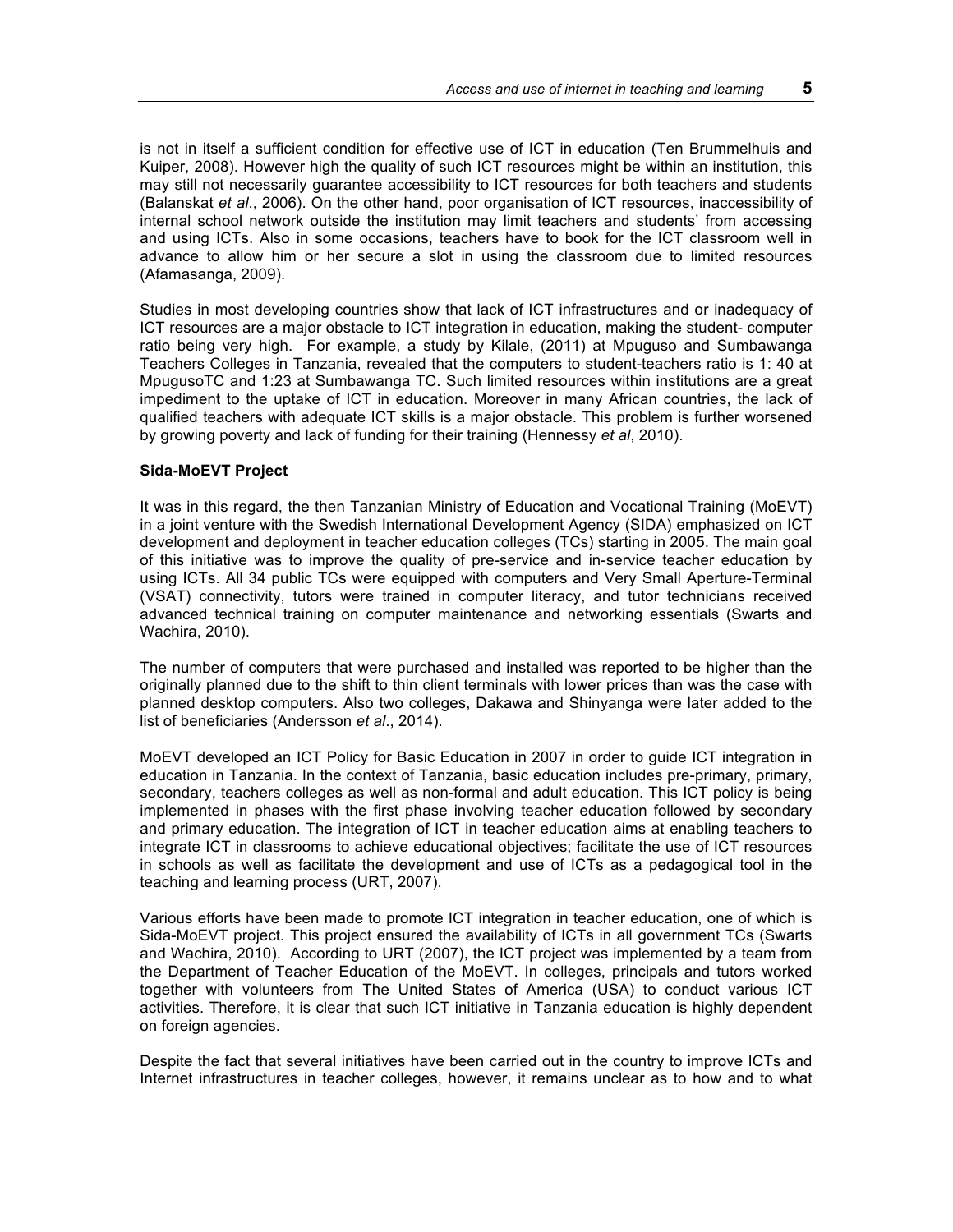extent these ICTs and particularly the Internet services are used for academic purposes in these colleges. Some research studies elsewhere (Drent and Meelissen, 2007; Gülbahar, 2005) have shown that teacher educators are using various ICTs such as computers, LCD projectors, word processing and presentation software. In Tanzania, studies on the use of ICTs for academic purposes in teachers colleges are scarce. This study, therefore, focused on the use of internet by tutors and students in teacher training colleges in order to, first establish the extent of access and use for academic purposes, and secondly identify the challenges encountered; and, lastly to suggest remedies for increasing the use of ICTs in Teachers colleges in Tanzania.

## **OBJECTIVES OF THE STUDY**

Generally, the study aims to assess the extent and purpose of Internet use among studentteachers and tutors in Tanzania's teachers' colleges using the two selected colleges. Specifically the study intends to; first establish the extent of access and use for academic purposes, and secondly identify the challenges encountered; and, lastly to suggest remedies for increasing the use of ICTs in Teachers colleges in Tanzania.

### **LITERATURE REVIEW**

### **ICT Development and its Application in Teachers' colleges**

One of the main objectives of the Ministry of Education and Vocational Training (MoEVT) is to expand the provision of both formal and non-formal education and training by involving the private sector; promote and strengthen formal, non-formal and distance learning education programmes; and optimise the utilisation of the existing education and training facilities and resources (URT, 2007). It is in this regard that the MoEVT in a joint venture with the Swedish International Development Agency (SIDA) is prioritising ICT development and deployment in teacher education colleges and whose implementation started in 2005. The main goal of the project is improving the quality of pre-service and in-service teacher education through the use of ICT.

#### **Internet Use by Teachers and Students**

In India, Panda and Sahu (2003) conducted a study of internet usage in the engineering colleges of Orissa. The study findings revealed that 50 percent of the engineering colleges used dial-up connection, with the majority of colleges using the Internet to provide on-line demonstrations.

Also, a study conducted by Jagboro (2003) among postgraduate students at Obafemi Awolowo University, Nigeria found that the use of research materials on the Internet was ranked fourth (17.3%). However, the use of the Internet for searching for research materials was ranked second (53.4%) and the use of the Internet for e-mail purposes was ranked first (69.9%).The study recommended that the use of the Internet for academic research would significantly improve through the provision of more access points at the departmental and faculty levels.

In Africa despite the relatively high availability of ICT facilities in colleges there is still minimal usage of the Internet. As Tsolo (2006) argues, the optimal utilisation of computer equipments in institutions of higher learning remains an argument among scholars and computer experts. Also Jagboro (2003) observes that the introduction of computers in education has not revolutionised education and that a great deal of computer equipment which are worth millions and purchased by educational institutions remains unused or underutilised, making such equipment become obsolete. This implies that utilisation of computer equipment for learning in institutions in Africa is either not optimal of failing, which results in wasteful or fruitless expenditure.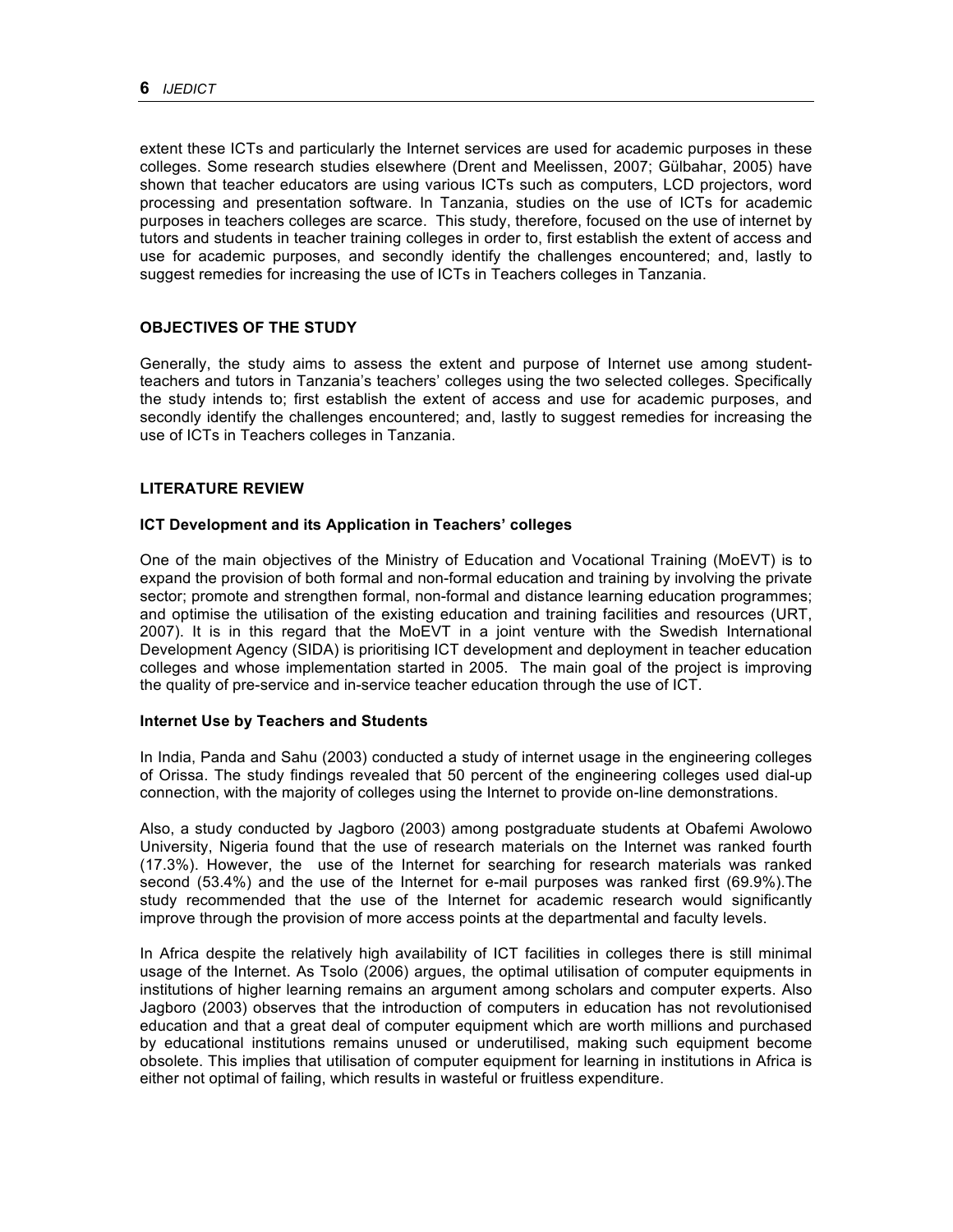#### **The Role of Internet Use in Teaching and learning**

The emergence of the Internet in education has a tremendous impact in teaching and learning. Properly used information from the Internet represents added value to education. Given limited government's financial and human resources, necessitate high use of online resources to replace expensive printed educational resources (Pelgrum,2001). UNESCO (2003) pointed out that information retrieval, individualised learning, group learning, and collaborative activities would greatly be enhanced in education through the use of the Internet. ICTs and Internet use provide new ways of communication that simplify social interaction among people and learning, as people can communicate and learn from one another form a distant place, country and continent through various social networking platforms (Khosravi, 2016). Moreover, effective use of the Internet in teaching and learning can bring changes that would lead to not only pedagogical improvement but also save time and space.

#### **METHODOLOGY**

This study was conducted in two government-owned teachers' colleges in Mainland Tanzania, the colleges named Changu and Chako TCs for the case of this study . These colleges were selected purposefully because they both were the beneficiaries of the ICT project introduced in 2005. Thus, they have relatively well-established ICT infrastructures. The researcher used mixed research approach following both qualitative and quantitative techniques. The study used a sample of 99 subjects from two selected teachers' colleges.

The sample sizes of the key categories involved one college principal (as the other principal was not available), two ICT system administrators, sixteen tutors and 80 student-teachers. College principal and ICT system administrators were selected purposefully, whereas tutors and studentteachers, from each college were obtained using stratified and simple random sampling techniques. The attendance list of first and second year student-teachers was used as a sampling frame from which the sample was selected. Pieces of paper with 'Yes' and 'No' responses were distributed to the students. Twenty 'Yes' papers were for first year students and twenty 'Yes' papers were for second year students, the same applied for the 'No' response papers. The student-teachers were thus stratified according to their year of study so that 20 student-teachers were picked from each stratum to generate 40 respondents from each TTC. Those who picked 'No' papers were excluded from the sample. Moreover, tutors attendance list was also used to randomly select the tutors and observation checklist was used to assess availability of ICT facilities in the colleges.

Data from both tutors and student-teachers were collected using self-administered structured questionnaire. Data from both College principal and ICT coordinators were collected using semistructured interview guide. Quantitative data were analysed using Statistical Package for Social Science (version 16.0) and qualitative data were analysed by using content analysis. A constant comparison analysis was applied were by words were systematically reduced to codes inductively, and then themes were developed from the codes.

#### **RESULTS AND DISCUSSION**

#### **Internet Access Points**

The study findings in indicate that two-thirds (65.6%) of the respondents accessed the internet at their colleges followed by those who were accessing internet using cellular phones (26%),only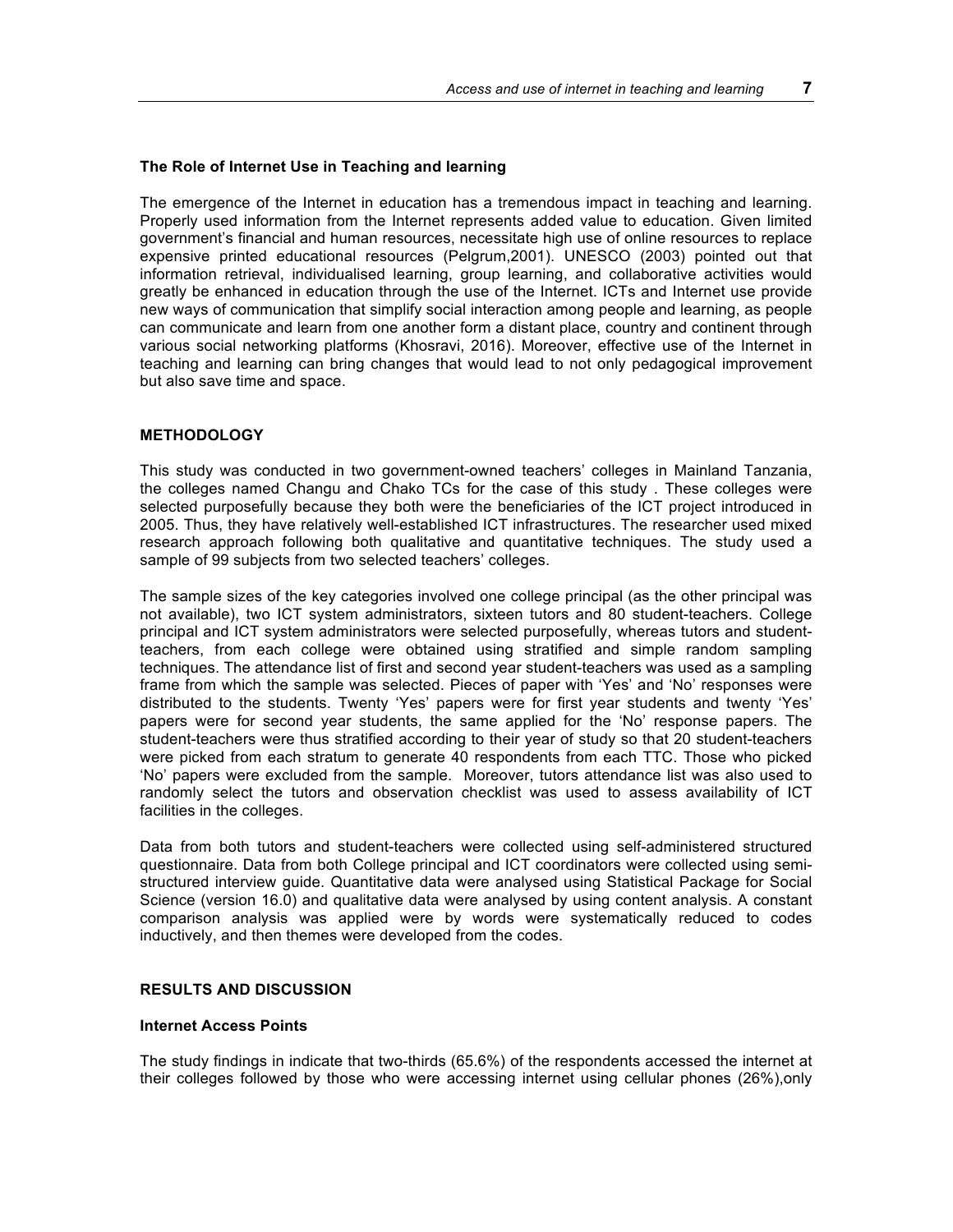4% accessed internet through internet cafes. Nearly 15% of the respondents did not use the Internet at all (Table 1).

### *Table 1: Internet Access Points*

| <b>Point of Internet Access</b> | Number of Respondents | Percentage |
|---------------------------------|-----------------------|------------|
| At the college                  | 63                    | 65.6       |
| At home                         |                       | 9.3        |
| Internet cafes                  |                       | 4.1        |
| Cell phones                     | 25                    | 26         |
| Category not using Internet     | 14                    | 14.6       |

N=96

These findings show that most respondents relied on their college computer labs to access internet. The reason was that most of the respondents live on or near the college campus. All student-teachers were accommodated at college dormitories and most of the tutors lived in the college staff quarters. Moreover, both colleges are located in rural settings with either no or limited access to Internet cafe nearby. Also, it was observed that most of the students who accessed the Internet through cell phones were from Changu TC as Chako student-teachers were prohibited from using cell phones by their college regulations.

### **Level of Internet use**

To determine their level of internet use, the respondents were asked to state whether or not they were using the Internet, The results indicated that majority of the respondents; (100%) tutors and (82.5%) students indicated to have been using the Internet, whereas (17.5%) of student-teachers respondents did not (Table 2).

## *Table 2: Respondents' level of Internet use*

| Variable                        | Tutors    | (N=16)     | Student-teachers | $N = 80$   |
|---------------------------------|-----------|------------|------------------|------------|
|                                 | Frequency | Percentage | Frequency        | Percentage |
| Who used the Internet           | 16        | 100        | 66               | 82.5       |
| Who did not use the<br>Internet |           |            | 14               | 17.5       |
| Total                           | 16        | 100        | 80               | 100        |

The findings in Table 2 show that both tutors and student-teacher respondents use the Internet for various purposes. Similar findings are reported by Andersson, *et al*. (2014) who showed that 62% of tutors are using the internet in sharing knowledge. This implies that training of tutors and their students on academic use of ICTs and particularly internet can tremendously enhance ICT integration in education. High percentage of use of Internet by tutors may be attributed to the fact that most of tutors are graduate from universities were the use of ICT and internet in particular is relatively high.

### **Reasons for not using the Internet**

Those respondents who said they do not use the internet gave the following reasons for their response: two-third (64.3%) indicated lack of access to a computer with Internet connection,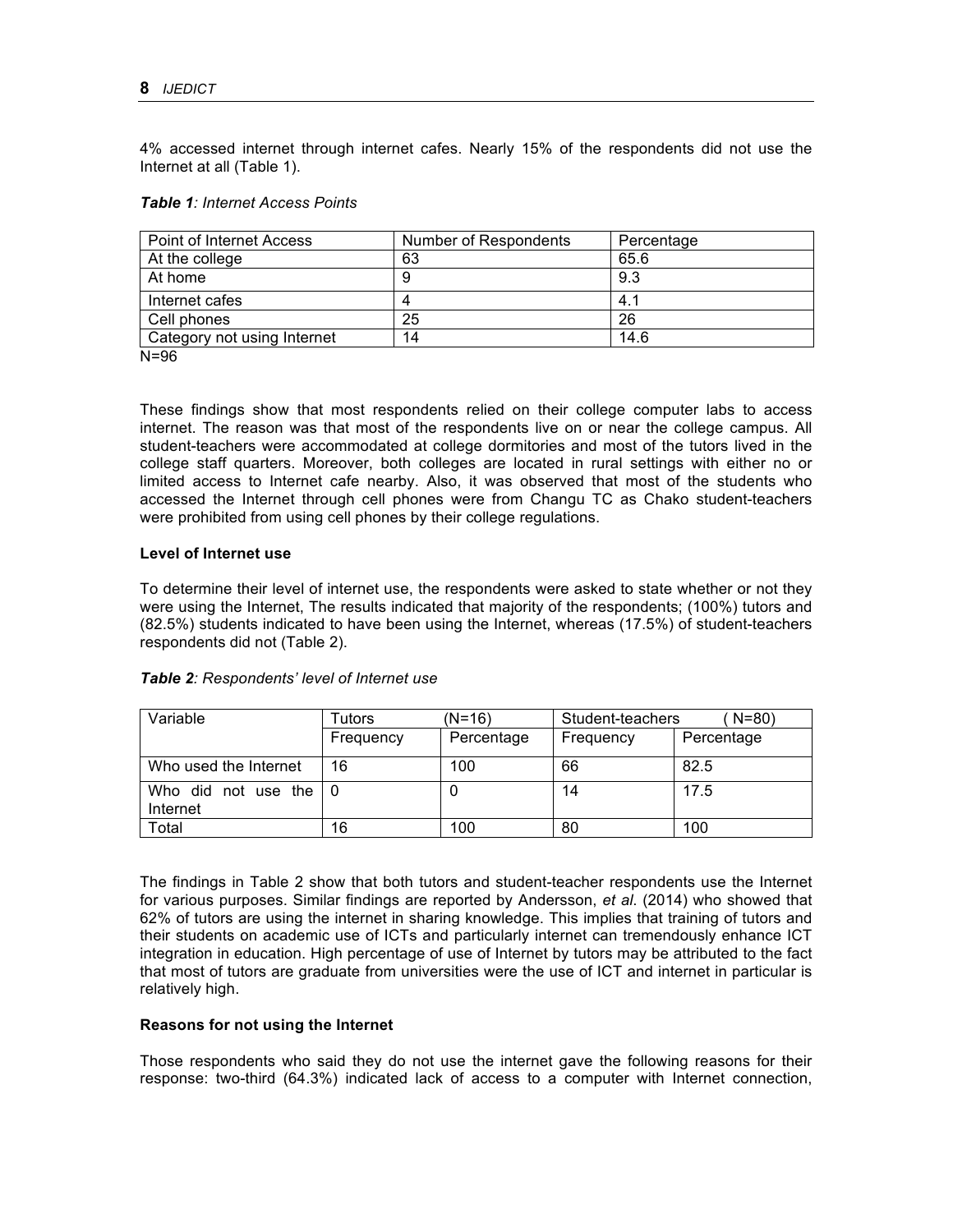slightly over a half of them (57.1 %) indicated shortage of time and almost three-quarters (71%) indicated lack of knowledge and skills of using computer and Internet (Table 3).

#### *Table 3: Reasons for not using the Internet*

| Reason                                     | <b>Frequency</b> | <b>Percent</b> |
|--------------------------------------------|------------------|----------------|
| Lack of computers with Internet connection |                  | 64.3           |
| Shortage of time                           |                  | 57.1           |
| Lack of knowledge of the Internet usage.   | 10               |                |
| Costs involved.                            |                  | 36             |

N=14 Source: Field data (2013)

Lack of knowledge on using the internet particularly to facilitate teaching and learning is a common problem facing many students and teachers in Africa (Hennessy *et al.,* 2010). Moreover, a study by Anderson, *et al* (2014) linked lack of basic or enough ICT Skills among tutors to poor or low usage of the Internet among students and teachers in Africa.

#### **Frequency of Accessing the Internet**

When asked to state how often they accessed the Internet, nearly half (47.8%) of the respondents indicate a frequency of once to three times a week. Only 10% of the respondents were using the internet daily (Table 4).

| Variable                    | Frequency | Percent |  |
|-----------------------------|-----------|---------|--|
| Daily                       | 10        | 10.4    |  |
| Once to three times a week  | 46        | 47.9    |  |
| Twice a month               |           | 11.4    |  |
| Once a month                | 6         | 6.2     |  |
| Once a year                 | 9         | 9.3     |  |
| Category not using Internet | 14        | 14.6    |  |
| Total                       | 96        | 100.0   |  |

#### *Table 4: Frequency of Accessing the Internet*

N=96

These findings suggest that in general the respondents accessed the Internet rather less frequently. Thus, it can be argued that the Internet is not yet regarded as one of the most important resources in learning and teaching in TCs in Tanzania. These results are in line with Kilale (2011) observations that teachers still depend on chalk, blackboard and books despite the opportunity arising from the emergence of ICT. Hence, this indicates lack of awareness among tutors and student-teachers on the essence of Internet in teaching and learning. This is a major challenge to the uptake of ICT integration in TCs.

### **Availability of ICT facilities**

The respondents were also asked to indicate availability of various ICT facilities for teaching and learning in their colleges. The findings in Table 5 below show that less than a quarter (23.8%) of the respondents reported that there were adequate computers in their college. Nearly all (97.5%) respondents reported that their computers were connected to the internet. Furthermore, more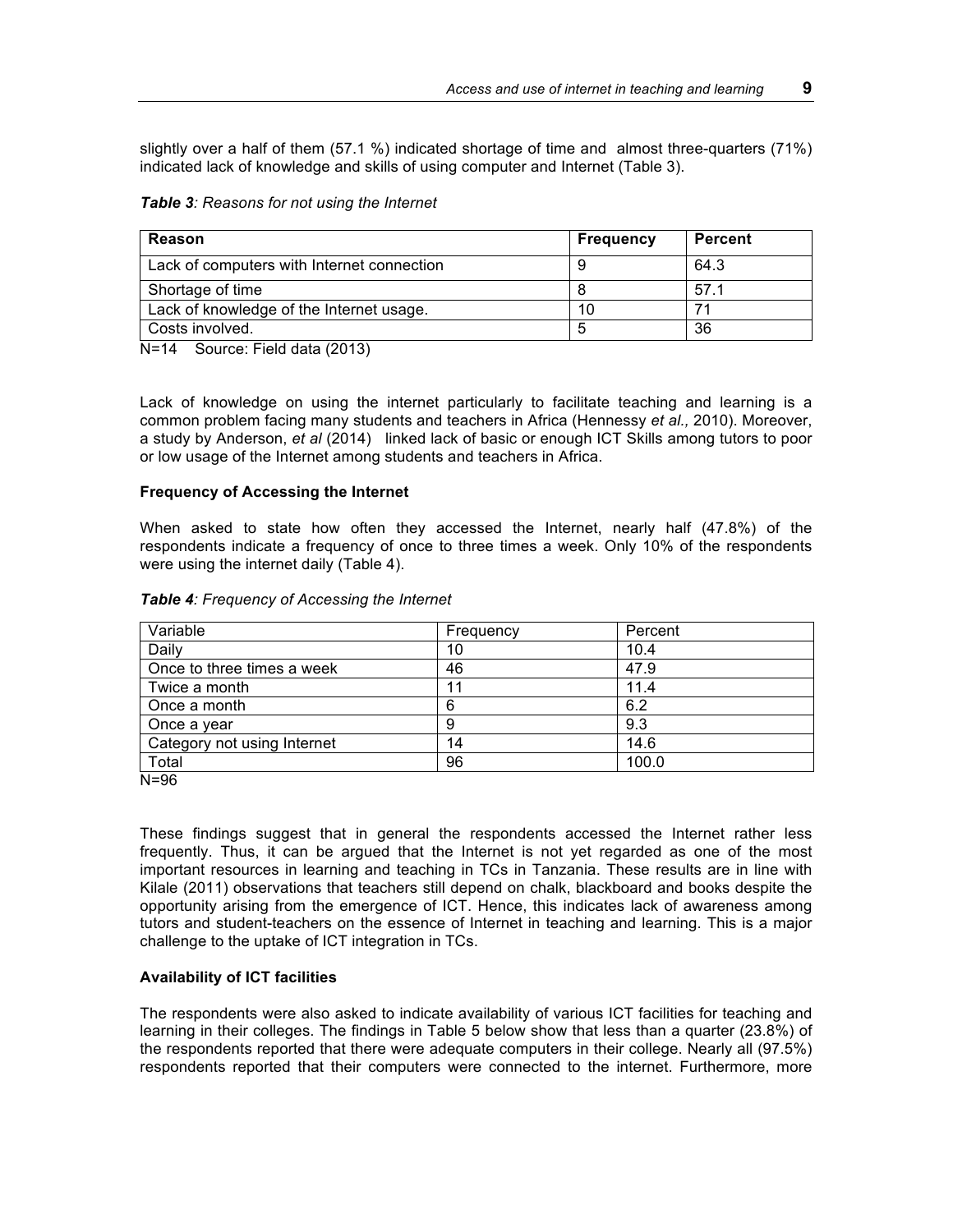than two-thirds (67%) of the respondents reported to have education software for teaching and learning and three-quarters (75%) reported to have LCD projectors.

| <b>Statements</b>                                               | Frequency | %    |
|-----------------------------------------------------------------|-----------|------|
| There are adequate computers in my college                      | 19        | 23.8 |
| My college has education software for teaching and learning     | 54        | 67.5 |
| Our computers are connected to the Internet.                    | 78        | 97   |
| There are television sets that we use for teaching and learning | 3         | 3.8  |
| We have enough printers                                         | 10        | 12.5 |
| We have LCD projectors in our college                           | 60        | 75   |
| Presence of virtual library                                     | ာ         | 2.5  |

N=96 Source: Field data (2013)

The findings show that computers were very few and insufficient to meet the needs of the students in the two colleges. Observations made by the researcher revealed that ICT facilities were not fixed in the classrooms. These findings confirm the earlier findings by Mswanyama (2004) who reported lack of computers and other ICT facilities in the Tanzanian teachers' colleges as a major factor that affect integration of ICT in teaching and learning. On the other hand, although many respondents indicated that their colleges had education software for teaching, the researchers' observation and interviews indicate that none of the two colleges have education software for teaching and learning. The Implication is that most of respondents did not understand what is meant by education software, largely due to the poor background in ICT. Lack of education software in education institution is also noted by Unwin (2004) who observes that, most of the computers in teacher educational institutions in Africa do not have educational software. Educational software if appropriately used with internet improves academic performance of students in schools through access to quality content and save time (Bulman and fairlie, 2016). On this ground, it is important for teachers' colleges to have education software and use it to enhance teaching and learning. Some examples of educational software used to facilitate teaching and learning include "moodle" and "blackboard".

## **Tutors' Training in the Use of Internet**

Tutor respondents were also asked to indicate whether they had benefited from any training in Internet use. The findings indicate that seven (44%) attended some training and nine (56%) had never attended any training as illustrated in Figure 1.

The findings show that the majority of tutors did not attend any formal training on Internet Use. Lack of training in Internet use is one of the major factors that hinder effective Internet use hence contributing to the underutilisation of the Internet and related resources despite access to and availability of the facilities. Similarly, lack of training and skills in internet searching strategies is also noted by Tarimo and Kavishe (2017), who argued that majority of internet users from secondary schools lacked appropriate searching skills to access information from the Internet. The study is also suported by Yidana (2007) who found that most of the teacher-educators in two Ghanaian universities lacked knowledge and skills on ICT integration and internet use in particular in teaching and learning. In a study that involved 132 teacher educators, the results show that only12.9 percent (n=17) had knowledge and skills on ICT integration in education. Moreover, lack of training is also reported by Bashir et al (2012) found a small number of university students from Punjab had formal training on internet use. Lack of training and skills on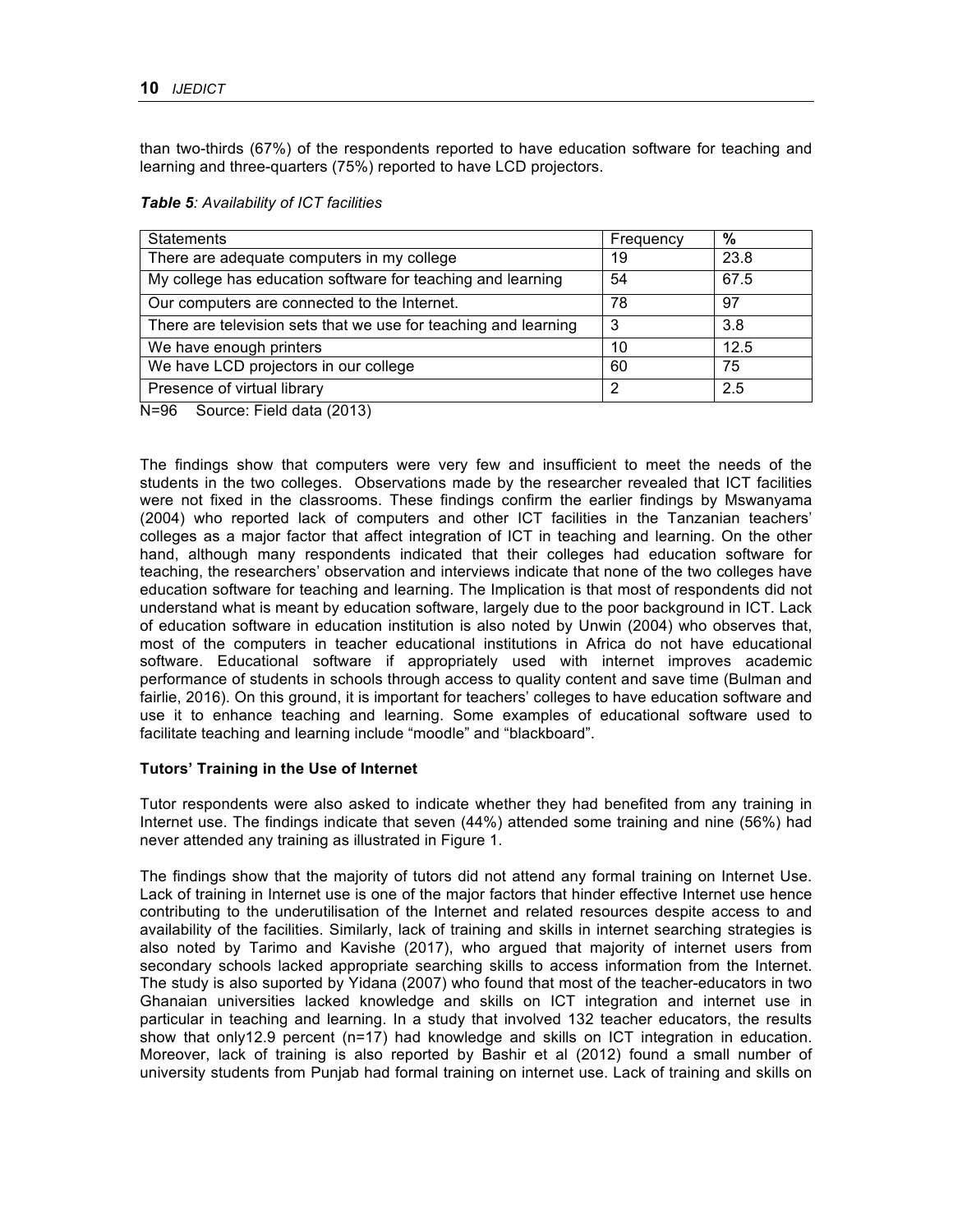internet searching strategies among tutors hinders the quality of the content they teach which in the long run affects the entire education system in Tanzania as its output (students) is teachers of primary and secondary schools.



*Figure 1: Tutors' training in Use of Internet*

## **Purpose of using Internet**

Respondents were also asked to indicate the reasons for using the Internet. The findings are shown in Table 6.

| Table 6: Respondents' Purpose of Internet Use |                |                  |                              |              |                   |             |                    |            |          |              |
|-----------------------------------------------|----------------|------------------|------------------------------|--------------|-------------------|-------------|--------------------|------------|----------|--------------|
| <b>PURPO</b>                                  |                | <b>FREQUENCY</b> |                              |              |                   |             |                    |            |          |              |
| <b>SE</b>                                     | every<br>day   |                  | $2 - 6$<br>days<br>a<br>week |              | once<br>a<br>week |             | once<br>a<br>month |            |          | Rarely       |
|                                               | F              | $\%$             | F                            | $\%$         | F                 | $\%$        | F                  | $\%$       | F        | $\%$         |
| Commu<br>nication<br>Games                    | 8<br>4         | 8.3<br>4.2       | 10<br>11                     | 10.4<br>11.4 | 9<br>12           | 9.4<br>12.5 | 9<br>8             | 9.4<br>8.3 | 12<br>15 | 12.5<br>15.6 |
| Educati<br>on and<br>Academ<br>ic             | 12             | 12.5             | 28                           | 29.1         | 22                | 22.8        | 3                  | 3.1        | 15       | 15.6         |
| Social<br>Network                             | $\overline{2}$ | 2.08             | 8                            | 8.3          | 4                 | 4.2         | 8                  | 8.3        | 19       | 19.<br>8     |

13 | 13.5 | 16 | 16.6 | 15 | 15.6 | 5 | 5.2 | 10

N=96 Source: Field data 2013

News

10. 4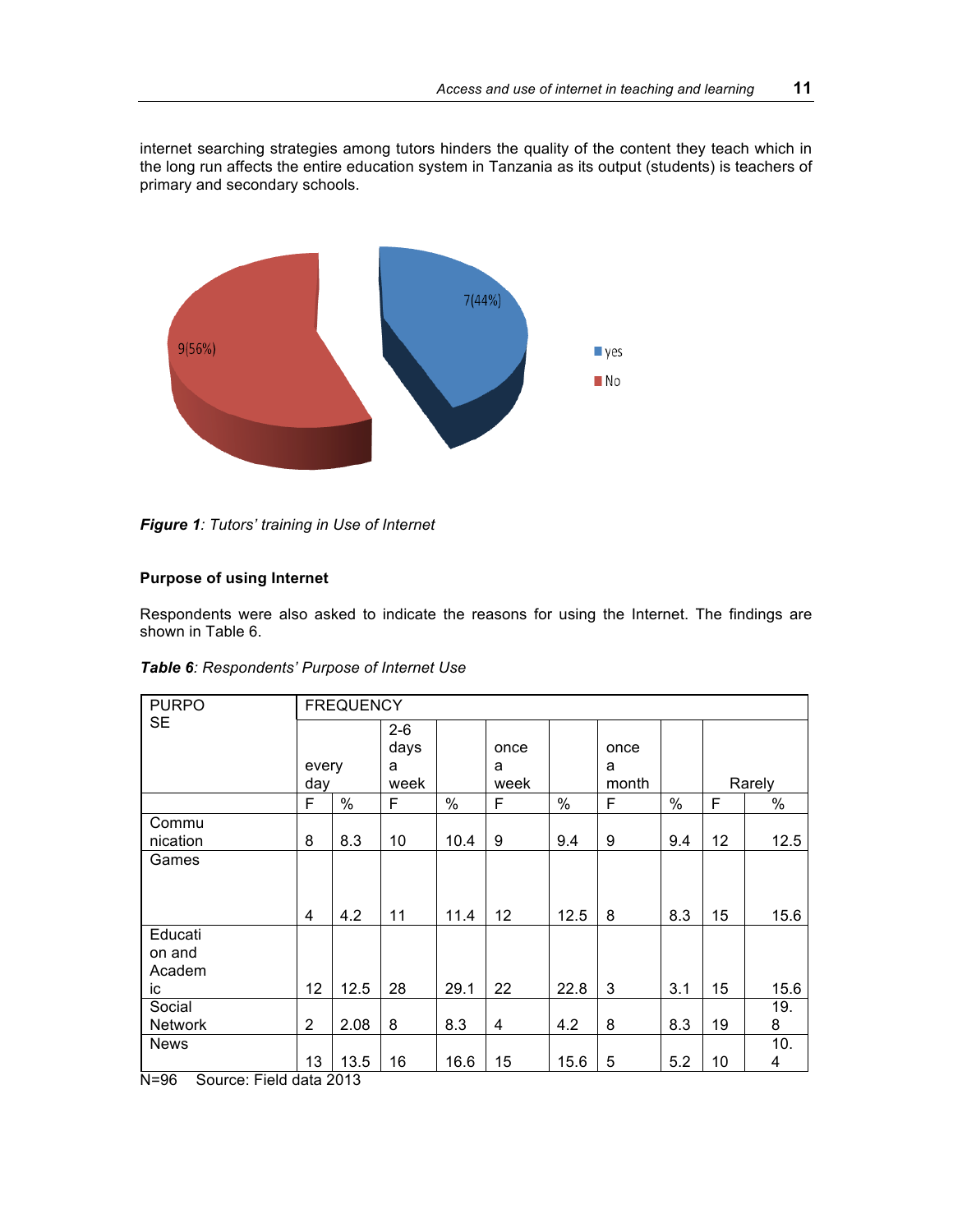The results indicate that the majority (83.2%) of respondents used the Internet for academic purposes, 61.3% used it for searching news and 50% for communication, slightly more than a half (52%) of the respondents were using internet for games and entertainments while only (43%) used it for social network. A Similar purpose of internet usage was reported by various researchers such as Bashir (2016); Sife (2013) revealing that academic/research projects, communication and news as the popular purposes of using internet. However, the frequency of using internet for academic purposes is not convincing as only 12.5% of the respondents used it daily and 29.1% used internet between two to six days a week. This is supported by Andersson *et al.* (2014), who reported that only 44% of tutors use ICT for teaching and learning while the expectation of the Sida-MoEVT project was 80%. Therefore, it can be concluded that ICTs and the Internet in particular are not yet regarded as key tools for teaching and learning in Teachers colleges, and thus there is a lot to be done to improve usage of Internet in Tanzania education system.

#### **Problems encountered in using the Internet**

Respondents were also asked to indicate whether they faced any difficulties in using the Internet. The findings presented in Table 7 show that the major problems encountered with the use of internet include slow internet speed (79%), erratic power supply (77%), inadequate number of computers (77%), lack of skills for Internet use (66%), barriers related to timetabling (60.3) and difficulties in finding relevant information (49%).

| Variable                                     | $N = 96$  |            |  |
|----------------------------------------------|-----------|------------|--|
|                                              | Frequency | Percentage |  |
| Slow Internet speed                          | 76        | 79.1       |  |
| Inadequate computers                         | 74        | 77         |  |
| Time table barrier                           | 58        | 60.3       |  |
| Difficulties in finding relevant information | 47        | 49         |  |
| Erratic power supply                         | 74        | 77         |  |
| Lack of Skills on Internet usage             | 64        | 66.6       |  |

#### *Table 7: Problems encountered in using the Internet*

Source: Field data (2013)

Slow Internet speed seems to be a common problem in public TCs in Tanzania as they all receive Internet connection from the same source. It was established through interviews that all public TCs in Tanzania were connected via VSAT, which generally experiences poor connectivity. As one respondent commented:

 *"...Internet speed is always very slow especially from 6.00 pm to around 09.00 pm, hence this makes it difficult for us to download enough material for teaching."*

The slow Internet speed might be attributed to having small bandwidth that slows down Internet access particularly during peak hours. The shortage of computers and other ICT facilities in general has been a common problem in several education institutions in Africa. The situation is even worse in Tanzania where ICT facilities are limited not only in primary and secondary schools but also in TCs. It was projected that the 1:10 computer user ratio would be attained for ICT application in education upon completion of the project in 2008 (URT, 2007). However, the situation on the ground particularly in colleges of education has not changed as the actual ratio is alarming. For example in Changu, computer-to-student ratio was found to be 1:26 whereas in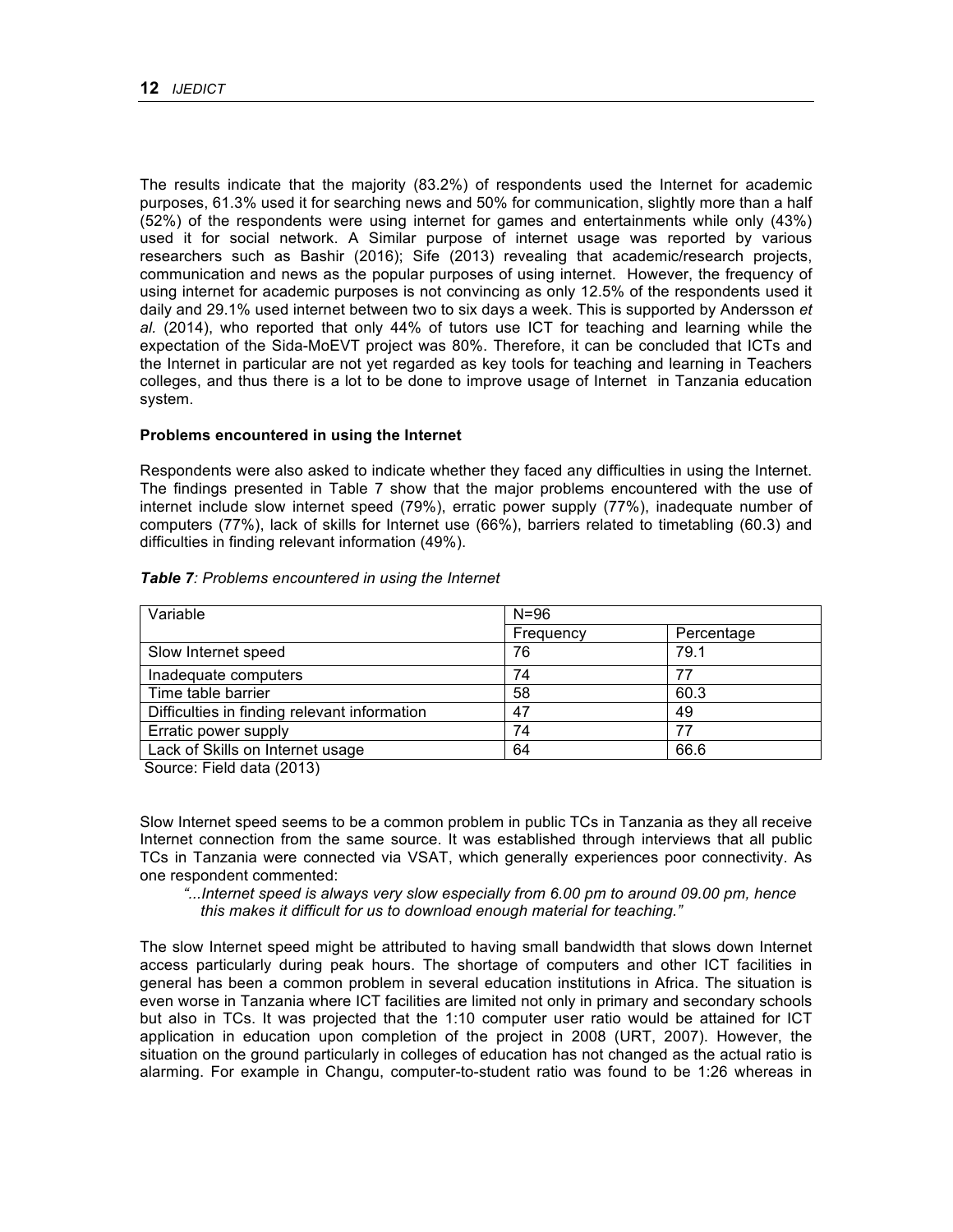Chako the ratio was 1:18. This shows that there were very fewer computers than the number of student-teachers enrolled in the colleges. This challenge, it appears, cannot be solved by the colleges without concerted support and political will from the parent ministry.

The student-teacher's time table is fixed and rather inflexible with very limited free time. In Chako, for example, the researcher observed that there was only one ICT period and double free periods per week. After classroom hours, student-teachers had to do some extra-curricular activities. Indeed, for the development of ICT in TCs and internet use in particular, timetables should be set in such a way that both tutors and student-teachers get enough time to use ICT facilities for teaching and learning purposes.

For internet technology to be used effectively in education, relevant searching skills are a necessity. In this case, tutors were required to be equipped with information literacy skills to be able to benefit from the Internet and to teach their students accordingly. As Mapunda (2004) observes, when technology appears difficult to use and when the majority of potential users lack requisite skills, its application remains low, as users shy away from using the technology they are not familiar with. As a result, they tend to lose interest in using it. This finding is in line with the finding of a study by Unwin (2004) indicating that skills and training are variables that influence Internet use.

Frequent power cuts were identified as a problem facing not only Tanzania but also other African countries; this has tremendous effect on educational institutions, more particularly in TCs. Recently, frequent power cuts due to load shedding have wreaked havoc on different socioeconomic activities in the country, including hitting hard educational institutions without recourse to standby power. Generally, TANESCO has been unable to serve the growing demand for this utility. In this regard, Makamba (2011) observes:

*"There were no power cuts in Tanzania. In those days, very few people were connected to the national electricity grid, and had reliable power supply most of the time. Today, those connected to the grid do not get power much of the time. The simple answer is: we did not invest in power generation, transmission and distribution systems to keep up with increasing demand. This is the crux of the matter".*

Similarly, Tarimo and Kavishe (2017) points out that lack of electricity and frequent power outages as factors hindering the effective use of Internet in schools. To address this problem, TCs should establish alternative power sources, such as purchasing standby generators, instead of waiting for assistance from the government.

### **CONCLUSION AND RECOMMENDATIONS**

It is now apparent that ICTs can offer great opportunity for teacher colleges in developing countries to improve teaching and learning processes in both aspects of content and pedagogy. It was on this respect that the then Ministry of Education and Vocational Training (MoEVT) in a joint venture with the Swedish International Development Agency (SIDA) decided to prioritize on ICT development and deployment in teacher education colleges (TCs). The project partially succeeded in increasing the number of thin client computers in teachers colleges, as well as offering special ICT training to some tutors who were prepared to be trainers to their fellow tutors and students in their respective colleges. Moreover, all 34 teachers colleges had internet connectivity via VSAT.

However, there are still a number of obstacles such as inadequate computers, lack of ICT literacy skills and unreliable internet connectivity. As a result, , when it comes to effective use of ICTs in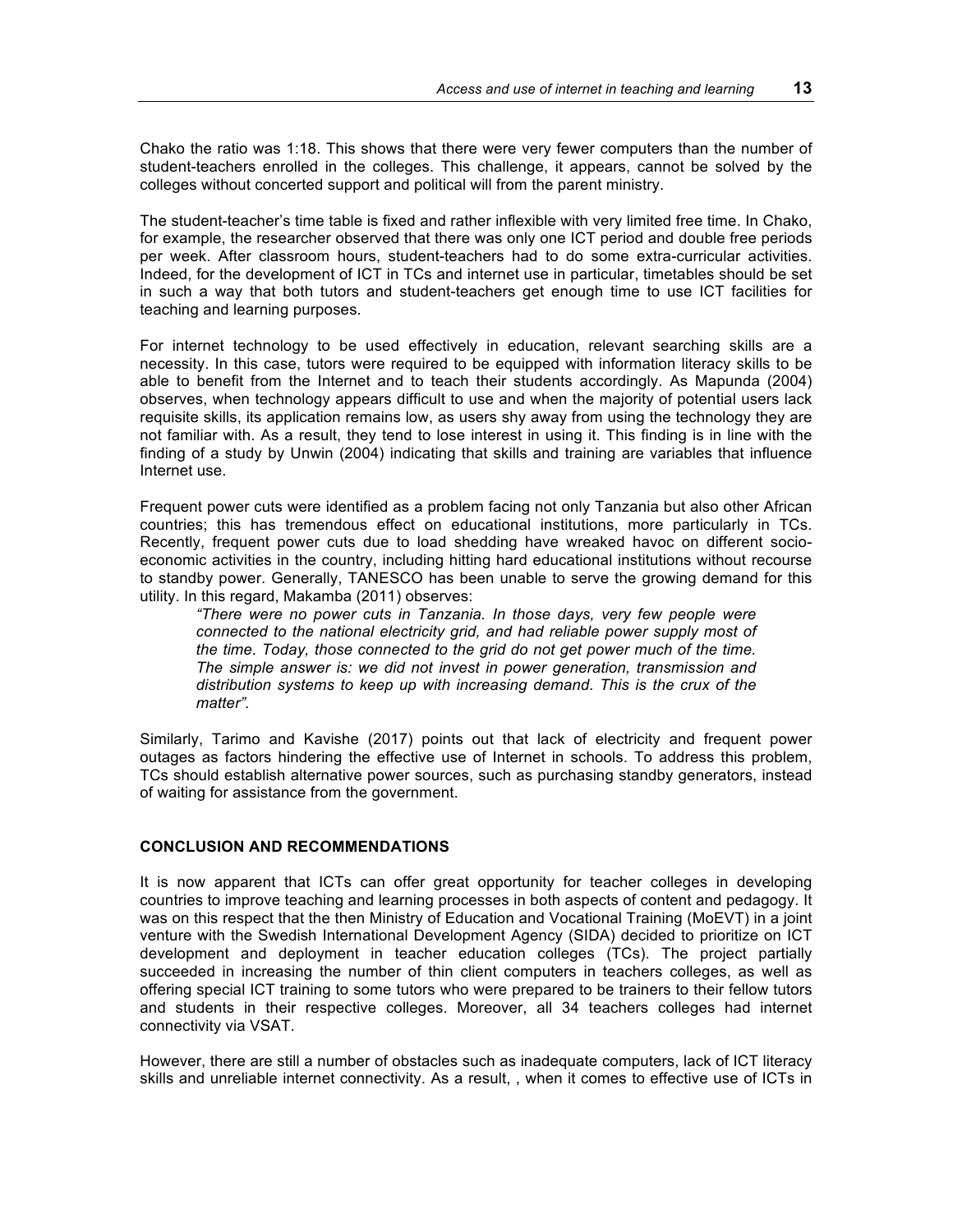teaching and learning, particularly Internet, both tutors and students were missing out on the many resources available on the Internet and that could benefit them academically. Therefore, considering the purpose and frequency of Internet use among tutors and student-teachers, it can be concluded that the Internet is not yet regarded as one of the foremost resource in enhancing the learning and teaching activities in Tanzania's TCs, as student-teachers still use traditional methods of note-taking and note-making and also remain largely dependent on tutors notes, handouts and printed materials. The tutors, on the other hand, also use traditional ways of teaching and the parent ministry does not seem to work hard on this since Sida-MoEVT project ended. Hence, there is a serious need to raise the awareness to all stakeholders at the Ministry and the TCs as well as tutors and student-teachers to enhance the use of the Internet for academic purposes.

More computers with Internet connectivity should be provided to increase the level of access to ICTs among tutors and student-teachers. Tutors and student teachers should be equipped with both internet basics and information literacy skills. Maintenance of computers should also be done more regularly to ensure that the available computers are always in good condition. Furthermore, Internet cables should be instituted in the classrooms to encourage Internet use among tutors during instructions. Also, standby generators and Uninterrupted Power supply (UPSs) should be made available for the computer labs in TCs to cater the need for reliable power supply.

### **REFERENCES**

- Afamasaga-Wright, F. T. 2008. *Teacher perceptions of information and communication technologies in a secondary school in Samoa*. Dissertation for Award of Master in Education Degree at Victoria University of Wellington, New Zealand.
- Anderson, R. 2008. "Implications of the information and knowledge society for education. (Edited by Voogt, J. and Knezek, G.)" In: *International Handbook of Information Technology in Primary and Secondary Education*. Springer, Berlin Heidelberg, New York. Pg. 5-20 .
- Andersson, B. Nfuka, E*.,* Sumra,S., Uimonen,P. & Pain,A. (2014). *Evaluation of Implementation of ICT in Teachers Colleges Project in Tanzania*. Sida Decentralized Evaluation*.* Final Report. Citat. https://www.sida.se/contentassets/1cef6e5e44204740bd33cd78a035782d/15434.pdf site visited on 25/04/2017.
- Balanskat, A., Blamire, R. & Kefala, S. 2006. "A review of studies of ICT impact on schools in Europe: European Schoolnet." [http://ec.europa.eu/education/pdf/doc2 54\_en. pdf] site visited on 23/12/2016.
- Bashir,S., Mahmood, K. & Shafique, F. 2016. "Internet Use Among University Students: A Survey in University of the Punjab, Lahore." *Pakistan Journal of Information Management & Libraries (PJIM&L),* vol. 9, no.1, pp 49 – 65.
- Bingimlas, K. A. 2009. "Barriers to the Successful Integration of ICT in Teaching and Learning Environment: A review of the literature*." Eurasia Journal of Mathematics, Science and Technology Education,* vol. 5, no. 3, pp. 235 – 245.
- Bulman, G and Fairlie, R.W. 2016. "Technology and Education: Computers, Software, and the Internet" *Handbook of the economics of education,* Vol. 5, pp. 239 - 280.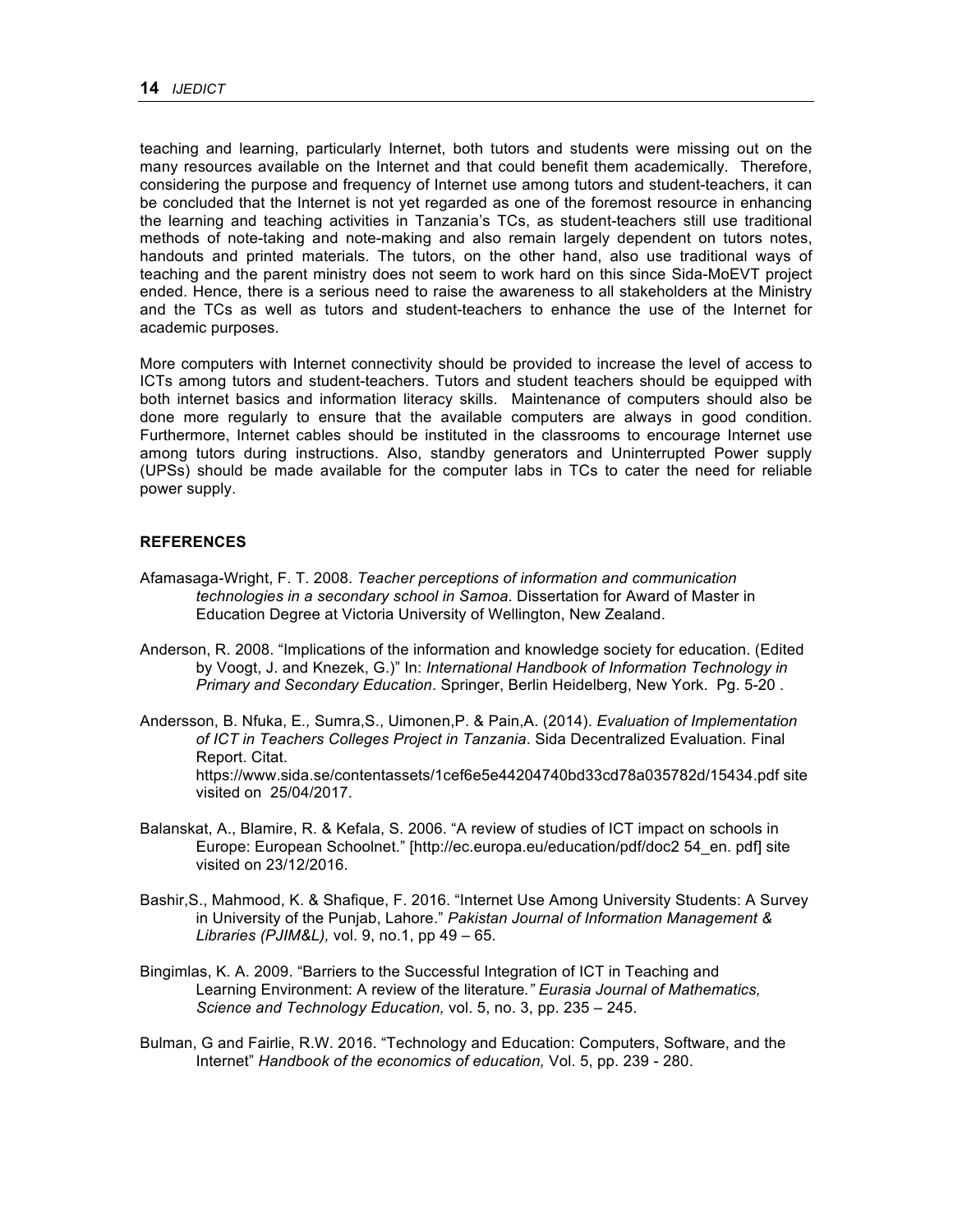- Drent, M. and Meelissen, M. 2007. "Which factors obstruct or stimulate teacher educators to use ICT innovatively?" *Computers and Education,* vol. 51,no.1, pp. 187 – 199.
- Gülbahar, Y. 2005. "Technology planning: A roadmap to successful technology integration in schools." *Journal of Computers and Education,* vol. 49, pp. 943 – 956.
- Hennessy,S.,Harrison, D., & Wamakote, L. 2010. "Teacher Factors Influencing Classroom Use of ICT in Sub-Saharan Africa." *Itupale Online Journal ofAfrican Studies*, 2 (2010), pp. 39-54.
- Jagboro, K.O. 2003. *A Study of Internet Usage in Nigerian Universities: A Case Study of Obafemi Awolowo University*, Ile-Ife, Nigeria*.* [http://firstmonday. orgissues/issue82/jagboro/ index.html] site visited on 3/12/2016.
- Khosravi, P., Rezvani, A., & Wiewiora, A. 2016. "The impact of technology on older adults' social isolation." *Computers in Human Behavior,* 63 (2016), 594-603.
- Kilale, S.S. 2011. *ICT classroom application practices in Tanzania's certificate teacher training colleges: The Case of Mpuguso and Sumbawanga TTCs*. Dissertation for Award of MSc Degree at University of Dar es Salaam, Tanzania,
- Makamba, J. 2011. "Politics and power cuts in Tanzania". *Business Times*. [http://www. businesstimes.co.tz/index.php?option=com\_content&view=article&id=1186:politics-doc] site visited on 1/5/2016.
- Makoye, J. N. 2003. "Strategic Issues in ICTE Implementation in Schools and Teacher Colleges: The Tanzanian Context". *The Tanzania Education Journal,* vol. 23, no. 22, pp.22-33
- Mapunda, H. S. 2004. *The Use of Internet by Secondary School Teachers: A Case of Twelve Secondary Schools*. Dissertation for Award of MSc Degree at University of Dar es Salaam, Tanzania,
- Mswanyama, C. A. 2004. *The Role of Information and Communication Technology for Learning and Training in Selected Teacher Training Colleges in Tanzania*. Dissertation for Award of Master Degree at University of Dar es Salaam, Tanzania,
- Ottesen, E 2006. "Learning to teach with technology: Authoring practised identities." *Technology, Pedagogy and Education,* vol.15, no. 3, pp. 275 – 290.
- Panda, K. C. and Sahu,N. K. 2003. "Use of internet in the engineering colleges of Orissa: An Analysis*." Mapping Technology on Libraries and People Proceedings of the 1st International Conference.* Ahemdabad*,* India. pp. 619 – 631.
- Pelgrum, W.J. 2001. "Obstacles to the integration of ICT in education: Results from a worldwide educational assessment." *Computers & Education*, (37), 163–178.
- Sife, A.S, 2013. "Internet use behaviour of cybercafé users in Morogoro Municipality, Tanzania". *Annals of Library and Information Studies.* Vol.60, pp. 41-50.
- Swarts, P.and Wachira, E. M. 2010. *Tanzania: ICT in education situational analysis*. Global eschools and Communities Initiative. [http://www.gesci.org/assets/files/Knowledge %20Cent re/Situational%20Analysis\_Tanzania.pdf] site visited on19/5/2016.